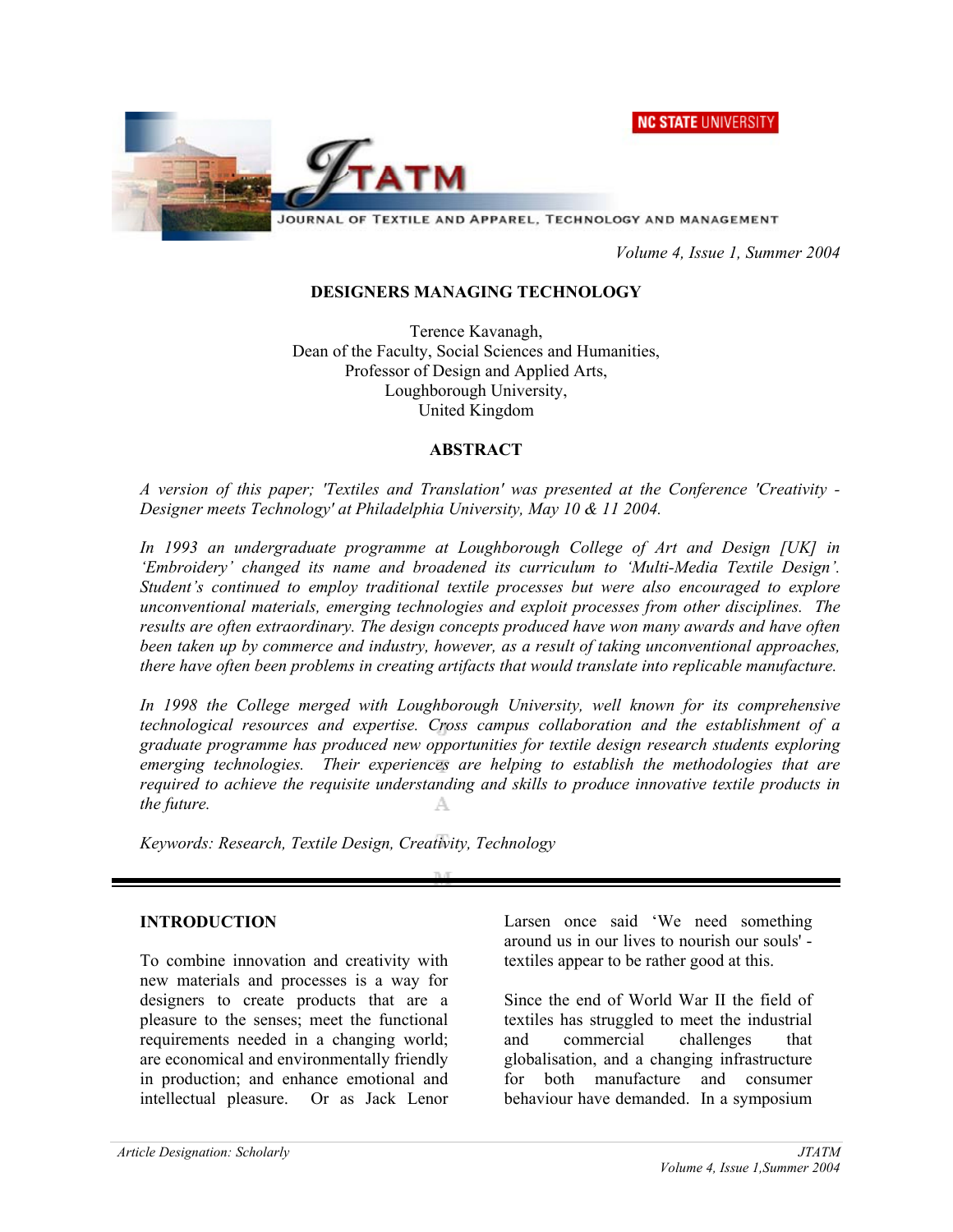held in London 'Textiles an Afterthought' [1] in 1999 there was a view held by many delegates that British textile manufacturers had failed to respond to rapid change. A totally 'risk averse' textile industry was in steady decline. In the concluding remarks to the symposium I challenged the next generation of designers to become entrepreneurs and to work with technologists to create a new textile industry founded on innovation and creativity and the harnessing of the emerging technologies. It is argued that because our textile industry is often so unwilling to explore new ideas that it is the Universities who have a responsibility to encourage researchers and students to 'work outside the box'.

'Don Quixote' [2] was first published in 1605 and it had been translated into French, English, German and Italian by 1622. Cervantes would find it very difficult to recognise his original work. Countless reworkings and adjustments to suit contemporary taste would render it unintelligible to Cervantes. In his own lifetime it was known that he loathed translations of his work and considered that translation was like looking at a Persian carpet from the reverse side.

How many designers have felt the great dismay of seeing their original conception translated so poorly into a manufactured T product?

A very special ceremony took place at Royal College of Art in 1974. An honorary degree T was presented to Shoji Hamada at the venerable age of 80. He was one of Japan's ľΜ greatest ceramists.

He thanked the congregation with this brief observation. He said that his ideal day would start with him imagining a beautiful vessel. He would select an appropriate lump of clay, throw it to the bottom of the garden and retire to have his breakfast. After a pleasant repast, in the company of his wife, he would walk to the bottom of the garden to discover the lump of clay transformed into a vessel that was even more beautiful

than the one he had earlier imagined. He then sat down!

This enigmatic statement can be interpreted in a number of ways but one might be that to produce an artifact that would satisfactorily concur with his original idea was a huge technical struggle that he would prefer to avoid if he could. But, of course, knew that he couldn't.

What does that effort and mastery mean in the context of the opportunities afforded by emerging technologies in the world of Textiles? How can we ensure that our ideas will be translated, to our satisfaction, into artifacts? And what should we do to develop the necessary skills and attributes in this generation of designers?

## **THE SCHOOL OF ART AND DESIGN**

Loughborough University is a medium sized campus University with around 12000 students, in the centre of England about an hour and a half from London.

The original College of Art and Design, its neighbour was established in 1897 to provide skilled industrial artists for local industry - particularly textiles, furniture and ceramics. The foundation of this education was always the emphasis placed on the skill of drawing, an understanding of the nature of materials, methods of production, and an appreciation of history and contemporary contexts of manufactured goods. Although the pedagogy has changed these basic principles in the curriculum still pertain.

In 1998 the College of Art and Design merged with the University. There were a number of reasons for the merger but the overriding academic reason was that the context in which Designers now, and will, operate acknowledges the interdisciplinary nature of this activity.

In the context of this paper one area of collaboration that was recognised at Loughborough was the great opportunities afforded by being part of a University with an international reputation in applied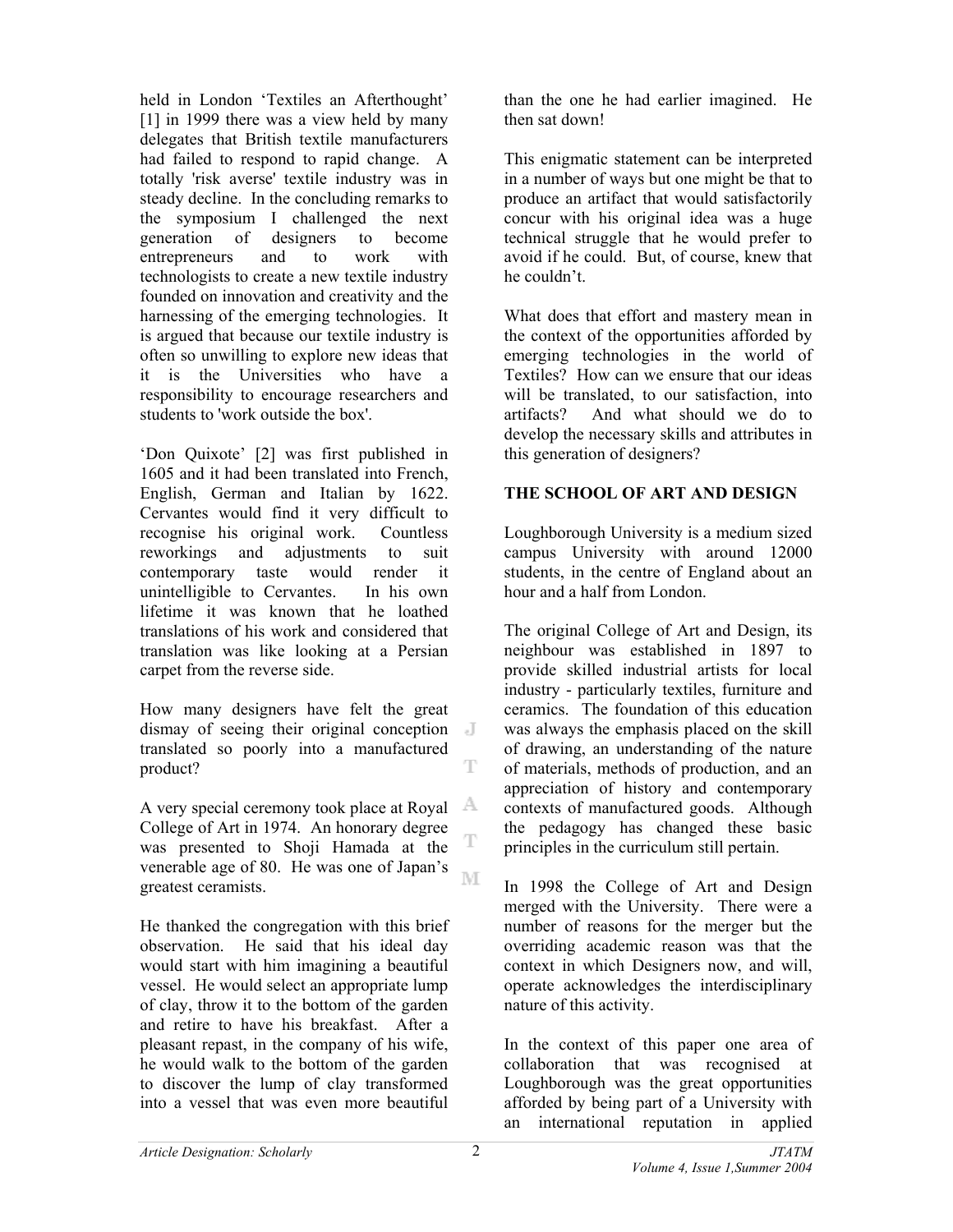research in Engineering and Science. This included manufacturing engineering, computer science, and materials science. It also provided us with opportunity to offer Masters and Doctoral studies.

The undergraduate curriculum ensures that students become familiar with 'Discourses and Processes'. Or to put it another way 'knowing what one wants to say, and to whom, and by what means'. Although there is the expectation that students on graduating will become professional artists and designers the view is held that students should learn 'through' as well as 'in' the discipline. Or to put it another way; that by this academic experience a textile design graduate will be well equipped to take on the world in whatever field of endeavour they should choose.

This is, of course, not dissimilar from the mission of many institutions but it is perhaps in the nuances and where the emphasis is placed that provides some differences. In the case of Loughborough an onus is placed on the need to integrate theory and practice; to provide open access studio, workshop and lab environments to support learning through doing and learn using simple technologies; to establish a skills base as a vehicle for personal expression. It is, above all, to place great significance on  $\mathbb{J}$ imagination, creativity, experimentation, innovation and risk taking even at the cost, т occasionally, of coherence! A.

The excellent "'Boyer Report'- Reinventing T Undergraduate Education – A Blueprint for America's Research Universities" [3] was M published in 1998. Its publication at the same time as the merger at Loughborough was timely. A number of its recommendations not only resonated with what we were doing but also were certain to be facilitated by becoming part of the University, namely: To make research based learning standard; and remove the barriers to interdisciplinary education.

#### **TEXTILE DESIGN AT LOUGHBOROUGH**

Textile design at Loughborough is well established and has an enviably high reputation both nationally and internationally. Students win many awards and accolades for their work and our graduates are working in every corner of the world in hugely diverse fields from Haute Couture to automotive textiles; from the gallery to mass market retail; from magazine styling to e-publishing, etc.etc.

On these programmes students employ traditional textile processes but are also encouraged to explore unconventional materials, emerging technologies and exploit processes from other disciplines. The results are often serendipitous - 'the happy accident – the result of trial and error' or the superficial appropriation of a technical process. At undergraduate level the fact that students ideas do not necessarily translate to a manufactured product is not, in our view, so important as the student's ability to recognise a good idea and to exploit and communicate it as effectively as they can. There is time after graduation to get grips with the constraints of industry and commerce.

## **DESIGNER MEETS TECHNOLOGY**

When it comes to acquiring technical knowledge a designer's ability to exploit that knowledge will often be dependent on how well the designer is able to communicate with technologists. If that communication is poor then the results of that collaboration will yield poor products and enforce some commonly held perceptions of technologists that designers are arrogant, superficial and technically incompetent and for designers to view technologists as patronising, unimaginative and inflexible.

Product design, and in this case textiles, should be the result of informed and purposeful thinking - to create something new that is appropriate and of value in a specific context. To achieve commercial success today will often require the collaboration of a group of people from various disciplines. The prime stumbling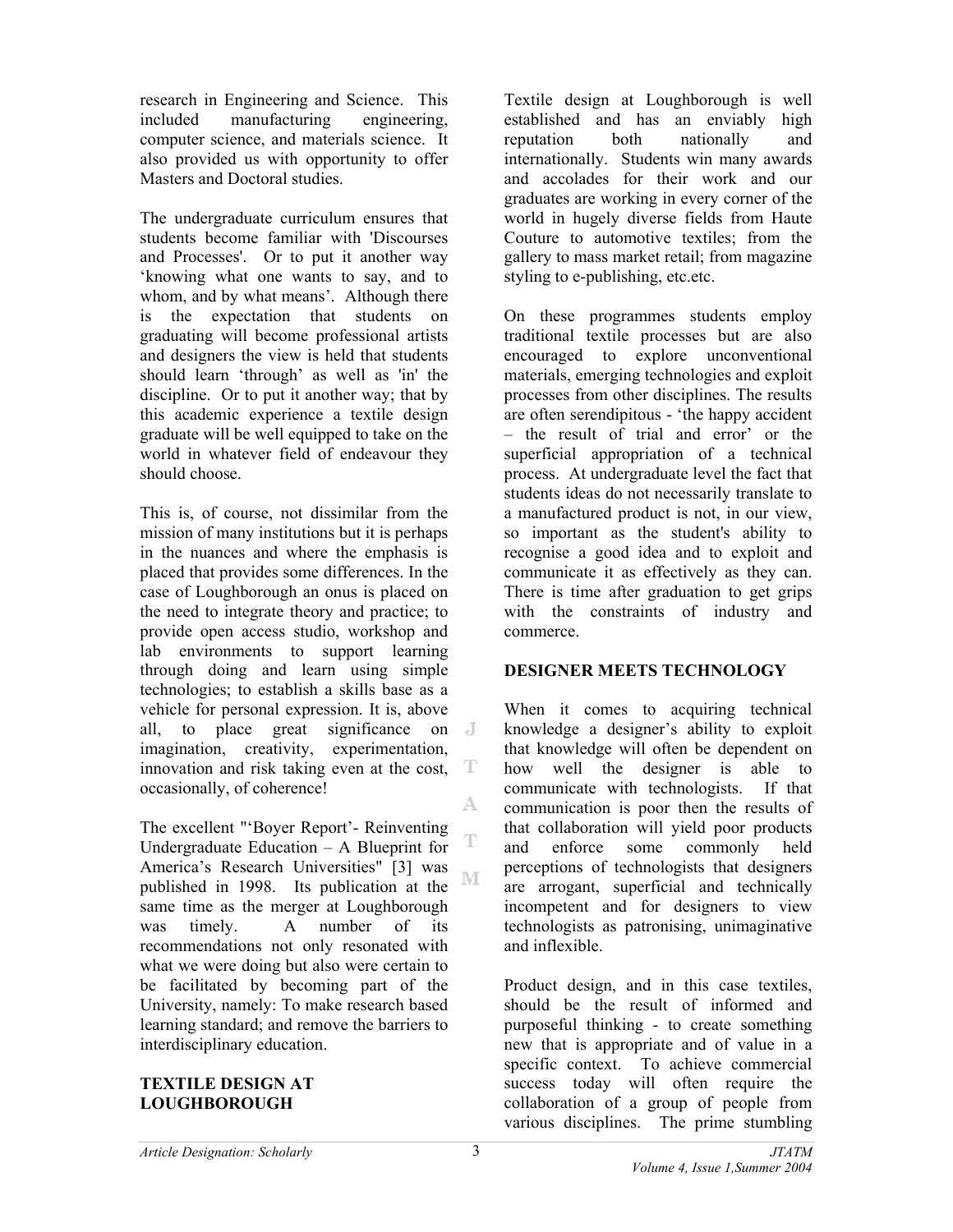block to successful collaboration is language. Academic disciplines have different terminology and practices. The terminology and practices provide a secure form of communication within a given discipline but also create a wall around that discipline, hindering the sharing of knowledge.

## **HIGHER DEGREES IN TEXTILE DESIGN**

The PhD is training in research and how to structure knowledge and communicate the results of research. The current lively debate about what constitutes design research may be found in a small but expanding number of journals and Internet chat rooms. To observe the antics of a chat room like 'PhD Design' [4] show that there is an anxiety prevalent that perhaps 'Design' isn't an academic discipline at all. The desire to situate the discipline within the academy means that the debate has become particularly theoretical. The words Epistemology, Ontology, Typology and all the other –ologies sprinkle the texts. Is there an attempt to legitimise the subject academically by using such language? Occasionally, however, someone will talk about Praxis [Oxford English Dictionary – action, practice]. This is the area that particularly interests us here. J

At the present time the majority of  $T$ Doctorates in the Arts and Humanities do not hold academic posts. Why therefore do they wish to go through this challenging T process to gain a Doctorate? The view held by most of the applicants who apply to M Loughborough is that it provides the opportunity to dig deeply into an area of interest and acquire a body of knowledge and a method of working which will enhance their practice as textile designers. They are looking for what might be described as a 'Professional Doctorate'.

# **TECHNICAL SUPERVISION**

When setting up joint PhD supervision for a design researcher between the technical and design specialists the technologist is going

to ask 'what is in it for me?' The most common argument is that although the technologist's focus is invariably on the technology itself they recognise themselves that that technology has no value if it is not translated into products eventually. From recent experiences there is little difficulty, in the first instance, in persuading the technologist to collaborate in supervision. The breakdown occurs pretty quickly, however, as the project moves from generalities to specifics. Particular problems have been encountered when discussing the method of investigation for example or how a project is to be expedited - The technologist often requiring continuous certainty where the designer would prefer periods of uncertainty. How to resolve this problem? It is the design researcher who is going to have to make the running.

To avoid the breakdown in communication in a collaboration the designer wishing to engage in product development using a new technology must be willing to learn the underlying principles of that technology and develop a competence in using the appropriate terminology. This should be done during the period of initial research training and ideally before any advanced literature search. Most designers surprise themselves how quickly they can pick up the fundamentals of another discipline that will be fit for their purposes. This new found confidence enabling them to enjoy what was alien often makes them think of themselves as 'technologists'. This is dangerous and to be avoided as designer's enthusiasm for the technology can take the designer down a route that will take them away from what was their stated ambition of producing new products and artifacts. It must always pertain that the designer is a designer wishing to manipulate technology not be dominated by that technology.

## **CASE HISTORIES**

Savithri Bartlett came to Loughborough after gaining an M Phil from the Royal College of Art. Her research considered the use of lasers in textile manufacture and to see what opportunities existed particularly in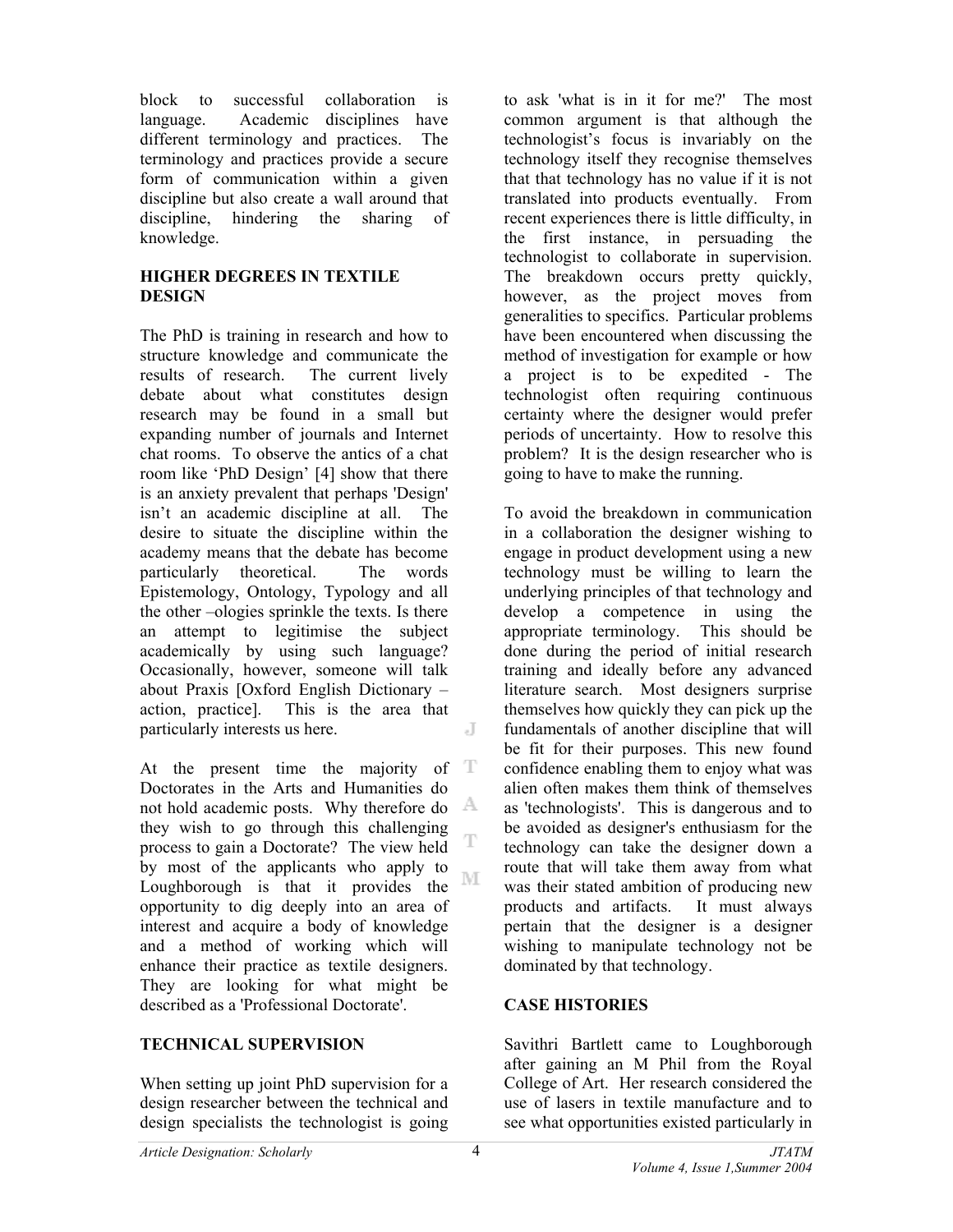the area of marking a material surface. Laser technology is a 'second wave' technology in as much that it has been around for some time and a substantial body of knowledge is already in the public domain. Nevertheless there remain areas of potential exploitation with respect to textiles that are worthy of investigation by designers.

Working with an academic from another discipline, in this case engineering was not very rewarding for either party. It has to be said that it was initially a conversation between two people who for the most part spoke different languages. It would not be an understatement to say that it was extremely problematic and in the end Savithri decided that she needed to become as independent as possible by undertaking a major programme of learning. It was necessary to learn sufficient scientific theory to grasp the fundamental principles of laser technology and to establish a *modus operandi* for her experiments to arrive at a sufficiently rigorous but appropriate methodology that followed science based experimental framework. Her intended approach did not fit comfortably with the supervisor from engineering and so after the first year the collaboration was dissolved. This might have been disastrous but for the fact that Savithri had decided to undertake that training in science. It has in the end held her in excellent stead because as this T project has progressed she needed to work A alongside many engineers, chemists, machine manufacturers, and fibre and fabric T producers. With each encounter she has found the most appropriate mode of NI engagement based on this fundamental understanding of their differing domains and terminologies.

Savithri also recognised that it was quite easy to become completely immersed in the technical process and forget that prime objective was to produce 'beautiful textiles'. To this end she has established a close working relationship with 'Boudicca' [5], fashion designers that have a major following in Europe.

This gave her an opportunity to test her ideas in the 'real world' and has given her an opportunity to establish the efficacy of her concepts.

Her challenge now is to present her findings using a jargon free language that will be comprehended by her targeted audiences of both textile designers and textile technologists in 2005.

In the case of Faith Brown her initial investigation was not dissimilar to Savithri but in the field of Non-Wovens. After a thorough survey of the subject she realised, however, that the existing technology and industrial production, as a means to an end, was not going to produce the aesthetic outcomes she aspired to without other forms of processes and interventions and therefore she had to reconfigure her project. If Savithri's approach had become 'hard/high tech' Faith's had to become soft/low tech.

The research aimed to identify elements within certain non-woven production processes, such as carding and thermal calendaring, that offer opportunities to manipulate the visual and tactile qualities of the resulting materials. It aimed to develop a range of samples and prototype interior products that can be produced on a small scale production level. The approaches and methods taken to carry out this work aimed to take into account the requirements of academic research, producing knowledge and information relevant to textile designers.

The initial approach to the research was based on notions of scientific experimentation. As the project developed a greater understanding of what that meant within the context of research in designing and making textiles emerged. Emphasis has been placed on valuing craft and design practice as a research method. Reflective practice has become the central research method. However, as the project continues to develop it is clear that both intuitive practice and more structured experiments will play important roles in different aspects of the research.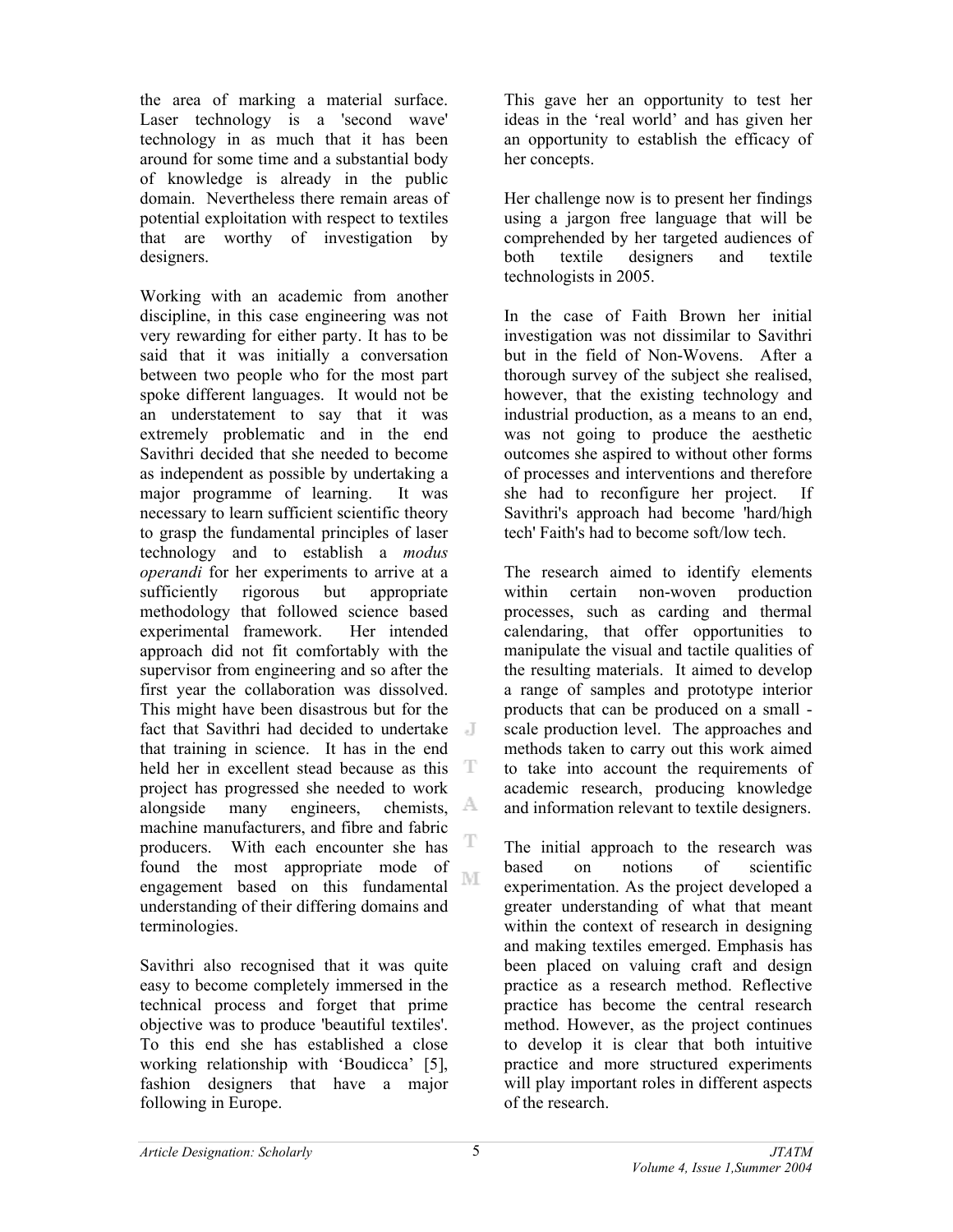The third example is what can be called 'first wave' technology for textiles namely the area of 'Rapid Manufacturing' - first wave in as much that unlike lasers or non-wovens this technology has no existing function in textile design and manufacture - although it most certainly will! There are a number of processes where objects are made by the deposition of materials by such methods as stereo lithography and Laser Sintering.

An example of rapid prototyping is the creation of three dimensional objects using a production method of Laser Sintering where a computer generated 3D object is translated by using a laser to selectively form a semisolid or solid object from a polymer powder. Rapid Manufactured Textiles is in its infancy but there is vast potential for the future. At this time the work is done almost exclusively by engineers using the first generation of rapid prototyping sampling machinery. We are however working with the engineers in developing concepts for seamless garments with variable texture and fabric construction and fabrics that transition from soft to solid configurations.

A network has now been established between a number of Universities in the UK but we are also working with external design groups, as well, for example 'Freedom of Creation' [6] from Holland. The J collaboration here is different. Here is T where the technologists working in this field are looking for new projects to test the technology and are therefore willing to accept the 'no question is stupid' approach T from those less familiar with the technology.

## **CONCLUSION**

In the school we believe that, through providing an environment that encourages creativity and innovation, we support the development of a mindset which is willing to challenge the status quo when needed. A culture that is more likely to produce designers who will embrace the future challenges needed to produce successful design and manufacture. We also recognise the importance of collaboration with other disciplines to enrich that environment.

In this environment, as the undergraduate synthesises their ideas, it dawns on them that they have run out of time in their final year and often wish they had more time to dig deeper. We are now able to offer our graduates this opportunity on our practice based higher degrees.

When a student comes for advice about studying for a doctorate, where technology is going to play a major part, the following principles apply:

- A designer researcher should work with the technology to acquire sufficient expertise to ensure the production of innovative products – technology is merely a means to an end for a designer.
- To manage a technology effectively a designer will need to understand the underlying scientific and engineering principles.
- It will be essential to have a good rapport with technical experts. That means being able to ask the right questions and understand the answers. It is not always necessary to collaborate on such a project but it can be the best way of finding reliable design solutions.
- It will be essential to understand a range of both quantitative and qualitative research methods but it will almost certainly require refinements to these methods to ensure that the required intention of the development of creative design solutions is achieved without wasted effort.
- To achieve a 'Professional Doctorate' the ultimate aim of the project will be to exploit acquired technological expertise for creative purposes.

It will be from these doctoral students that a future generation of entrepreneurs should come.

M